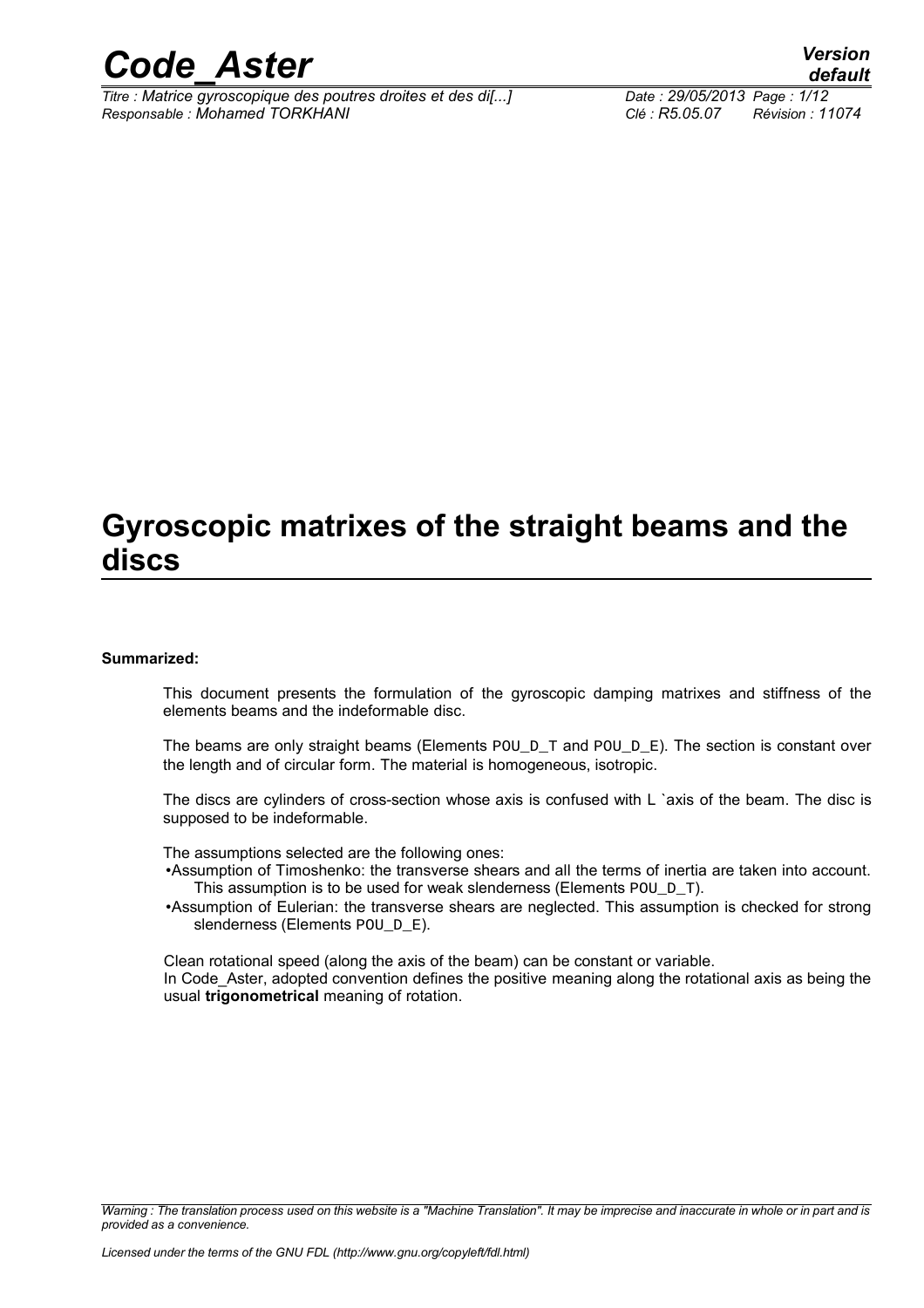*Titre : Matrice gyroscopique des poutres droites et des di[...] Date : 29/05/2013 Page : 2/12 Responsable : Mohamed TORKHANI Clé : R5.05.07 Révision : 11074*

### **Contents**

| 1 Introduction |
|----------------|
|                |
|                |
|                |
|                |
|                |
|                |
|                |
|                |
|                |
|                |

*Warning : The translation process used on this website is a "Machine Translation". It may be imprecise and inaccurate in whole or in part and is provided as a convenience.*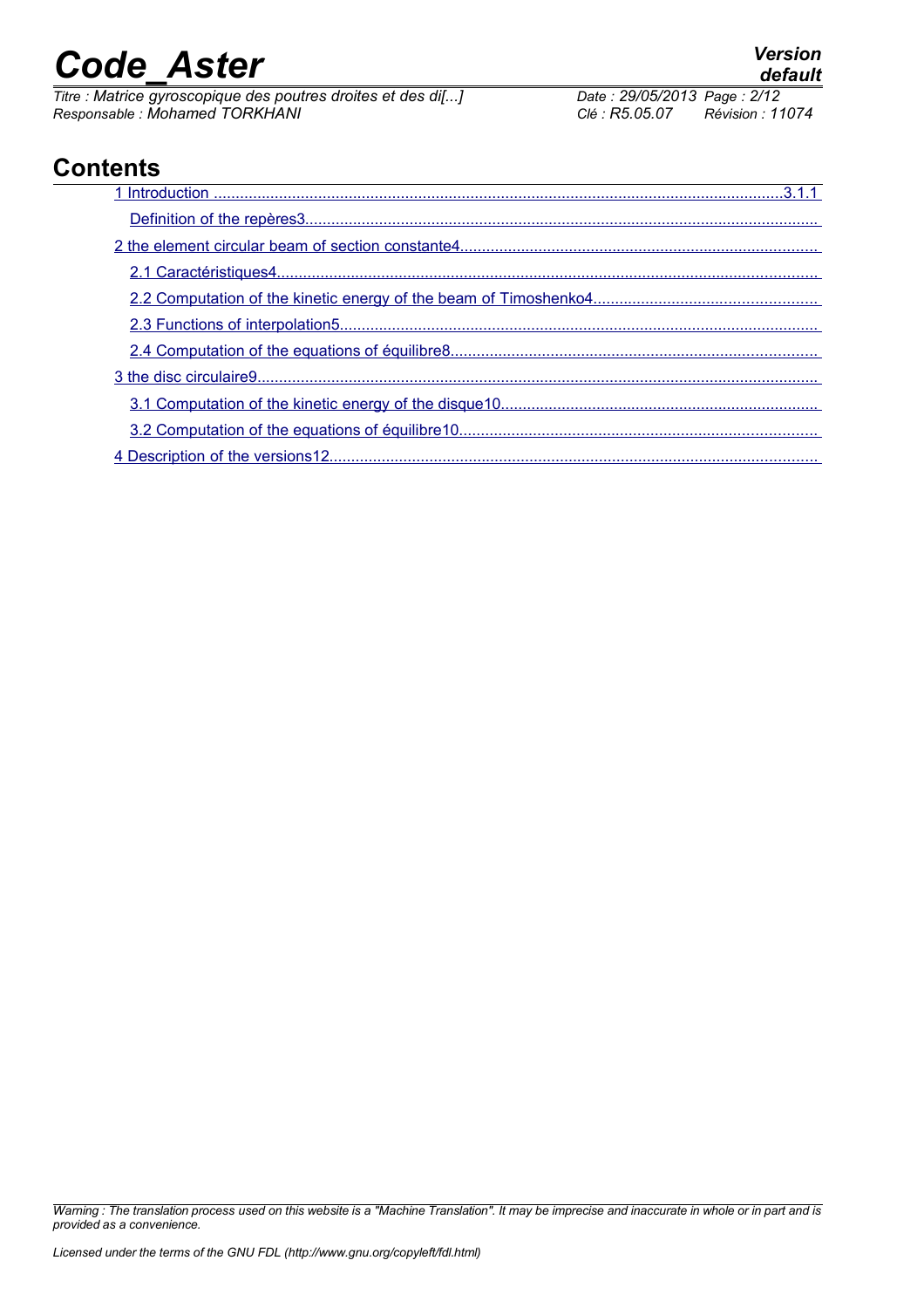*Titre : Matrice gyroscopique des poutres droites et des di[...] Date : 29/05/2013 Page : 3/12 Responsable : Mohamed TORKHANI Clé : R5.05.07 Révision : 11074*

### **1 Introduction**

<span id="page-2-0"></span>a beam are a solid generated by a surface of area *S* , whose geometrical center of inertia *G* follows a curve *C* called average fiber or neutral fiber.

In the frame of this modelization, only the straight beams, with constant and circular section are taken into account.

For the study of the beams in general, one formulates the following assumptions:

•The cross-section of the beam is indeformable, •transverse displacement is uniform on the cross-section.

These assumptions make it possible to express displacements of an unspecified point of the section, according to an increase in displacement due to the rotation of the section around the transverse axes.

The discretization in "exact" elements of beam is carried out on a linear element with two nodes and six degrees of freedom by nodes. These degrees of freedom break up into three translations  $u \dot{v}$ , *w* (displacements according to the directions  $x$ ,  $y$  and  $z$ ) and three rotations  $\theta_x$ ,  $\theta_y$  and  $\theta_z$ . (around the axes  $x, y$  and  $z$ ).



In the case as of straight beams, the line average one is along the axis  $x$  of the local base, displacement transverse being thus carried out in the plane  $(y, z)$ .

For the storage of the quantities related to the degrees of freedom of an element in a vector or an elementary matrix (thus of dimension  $~12~$  or  $~12^2$  ), one arranges initially the variables for node 1 then those of node 2. For each node, one stores initially the quantities related to the three translations, then those related to three rotations. For example, a vector displacement will be structured in the following way: *x* **h** are quantities related to the degrees of freedom of a rus of dimension 12 or  $12^2$ ), one arranges initially each node, one stores initially the quantities related the rotations. For example, a vector displacement

$$
\underbrace{u_1, v_1, w_1, \theta_{xl}, \theta_{yl}, \theta_{zl}}_{\textit{sommet 1}}, \underbrace{u_2, v_2, w_2, \theta_{x2}, \theta_{y2}, \theta_{z2}}_{\textit{sommet 2}}
$$

### **1.1 Definition of the references**

<span id="page-2-1"></span>One defines:

- $\cdot$  *x* is the axis of neutral fiber of the beam,
- *y* and *z* are the principal axes of inertia of the section,
- $\cdot$  R<sub>0</sub> is the absolute coordinate system related to a section in the initial configuration,
- $\cdot$  R is the reference related to a section in the deformed configuration,

By not considering torsion, the transition of the reference  $\mathrm{R}_{\mathrm{0}}$  to the reference  $\mathrm{R}_{\mathrm{0}}$  is carried out with the assistance 3 rotations, two following  $y$  and  $z$ , and a rotation around  $x$ , noted  $\phi$ , such as:

 $\dot{\phi}$ : clean rotational speed of the shaft

*Warning : The translation process used on this website is a "Machine Translation". It may be imprecise and inaccurate in whole or in part and is provided as a convenience.*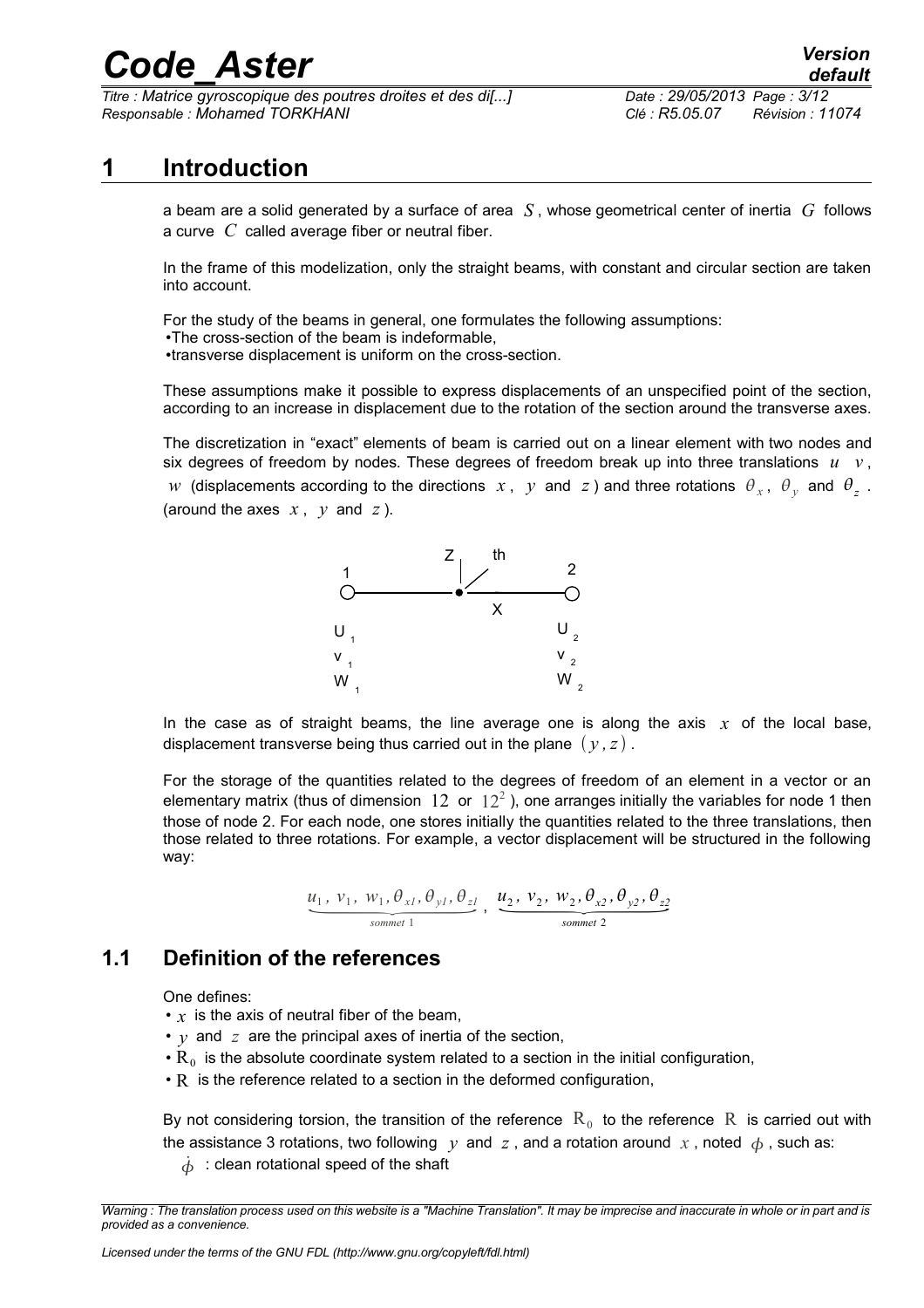*Titre : Matrice gyroscopique des poutres droites et des di[...] Date : 29/05/2013 Page : 4/12 Responsable : Mohamed TORKHANI Clé : R5.05.07 Révision : 11074*

*default*

### <span id="page-3-2"></span>**2 the element beam of constant circular section**

#### **2.1 Characteristics**

<span id="page-3-1"></span>Each element is an isoparametric element beam of circular and constant section. One takes into account the transverse shears in the formulation of this element (straight beam of Timoshenko).

Notations:

• x is the axis of neutral fiber of line of trees,

 $2(1+\nu)$ 

•density:  $\rho$ 

•length of the element: *L*

•Young modulus: *E*

•modulate Fish:  $G = \frac{E}{2(1 - \epsilon)}$ 

•section:

•interior radius: *R<sup>i</sup>* •external radius:  $R_e$ •area:  $A = \pi \left( R_e^2 - R_i^2 \right)$ •polar inertia:  $I_x = \frac{\pi}{2}$  $\frac{\pi}{2}\left(R_e^4 - R_i^4\right)$ •inertia of section:  $I_{yz} = I_y = I_z = \frac{\pi}{4}$  $\frac{\pi}{4}\left(R_e^4 - R_i^4\right)$ 

#### **2.2 Computation of the kinetic energy of the beam of Timoshenko**

<span id="page-3-0"></span>One calculates the kinetic energy of the element beam of Timoshenko by considering the strains of membrane and bending. The statement of kinetic energy is obtained while integrating over the length of the element beam:

$$
T = \frac{1}{2}\rho \cdot A \int_{x=0}^{L} \left[ \dot{u}^2 + \dot{v}^2 + \dot{w}^2 \right] dx + \frac{1}{2}\rho \int_{x=0}^{L} \vec{\Omega}_{R/R0} [J] \cdot \vec{\Omega}_{R/R0} dx
$$
  
with:  $[J] = \begin{bmatrix} I_x & 0 & 0 \\ 0 & I_y & 0 \\ 0 & 0 & I_z \end{bmatrix}$  with  $I$  (in  $m^4$ )

That is to say a straight beam of axis  $\rho \vec{x}$  for the undistorted configuration, it is necessary to define two intermediate bases to characterize the vector rotational speed  $\left.\vec\Omega_{\scriptscriptstyle R/R0}\right.^{}$ 

• Transition of the base B (O  $\vec{x}$   $\vec{y}$  ,  $\vec{z}$  ) at the base  $B_1$  (O  $\vec{x_1}$   $\vec{y_1}$  ,  $\vec{z_1}$  ) by a rotation of axis  $o\,\mathcal{\vec{y}}\,$  of amplitude  $\left.\theta_{\left.\mathcal{\vec{y}}\right.}\right|\left.\mathcal{\vec{x}}\,,t\right|\,\,$  such as:

$$
\vec{y}_1 = \vec{y}
$$

• Transition of the base  $B$  (  $O$   $\vec{x_1}$   $\vec{y_1}$  ,  $\vec{z_1}$  ) at the base  $B_2$  (  $O$   $\vec{x_2}$   $\vec{y_2}$  ,  $\vec{z_2}$  ) by a rotation of axis  $\left. \begin{matrix} o \, \vec{z}_1 \end{matrix} \right.$  of amplitude  $\left. \begin{matrix} \theta_z(x,t) \end{matrix} \right.$  such as:

$$
\vec{z}_2 = \vec{z}_1
$$
 and  $\vec{y}_1 = \cos\theta_z(x, t)$ .  $\vec{y}_2 + \sin\theta_z(x, t)$ .  $\vec{x}_2$ 

• rotation at the angular velocity  $\dot{\phi}(t)$  takes place along the axis  $\sigma \vec{x_2}$ .

*Warning : The translation process used on this website is a "Machine Translation". It may be imprecise and inaccurate in whole or in part and is provided as a convenience.*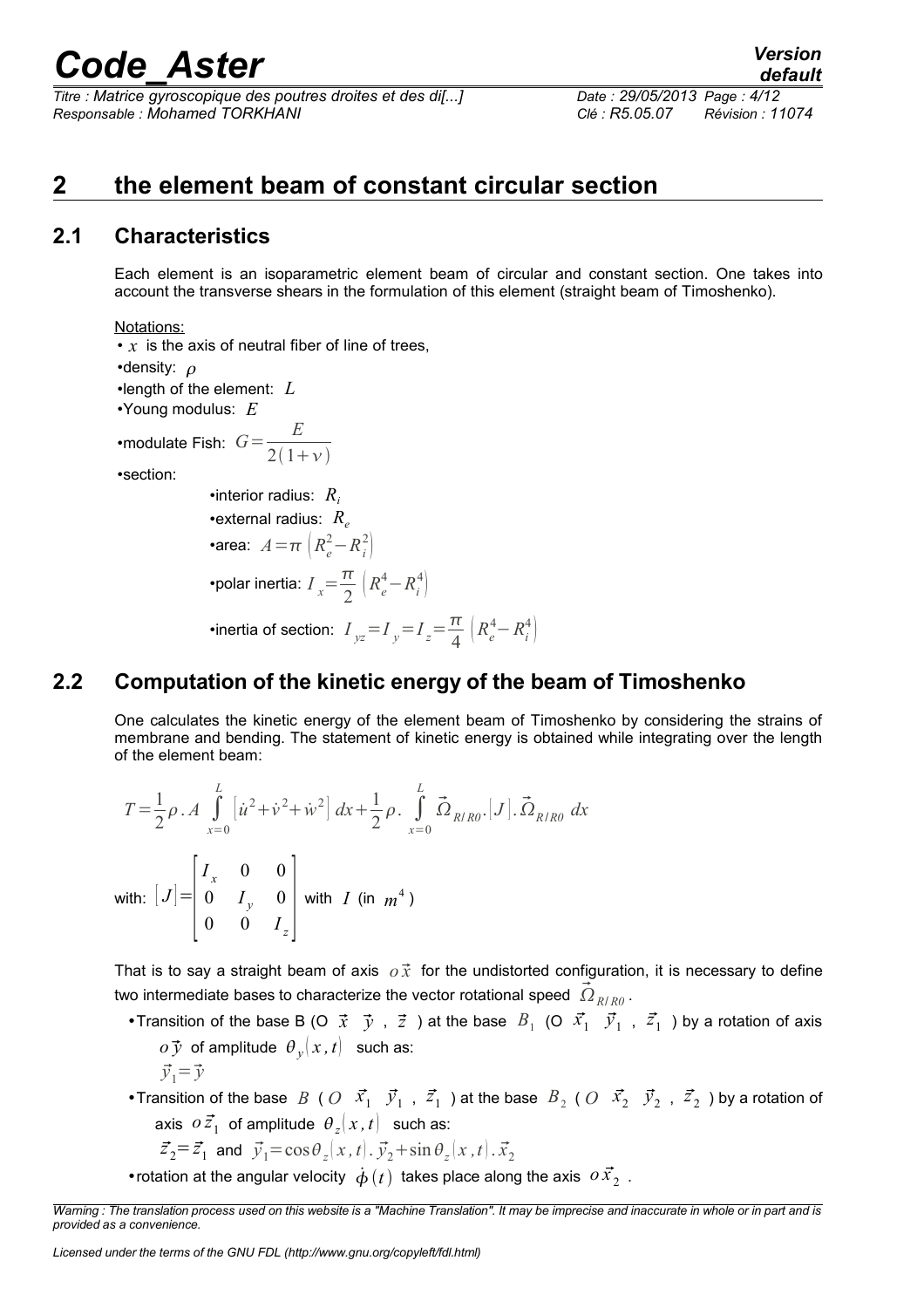*Titre : Matrice gyroscopique des poutres droites et des di[...] Date : 29/05/2013 Page : 5/12 Responsable : Mohamed TORKHANI Clé : R5.05.07 Révision : 11074*

*default*

- Thus the instantaneous axis of rotation is written:  $\vec{\Omega}_{R/R0} = \dot{\phi}(t) . \vec{x_2} + \dot{\theta}_y(x, t) . \vec{y_1} + \dot{\theta_z}(x, t) . \vec{z_1}$
- Since the operator  $[J]$  of the element beam is written in the base B2 which corresponds to the deformed position, it is imperative unless changing basic the operator of inertia, to write the vector rotational speed  $\left.\vec{\Omega}_{R/R0}\right.$  in the base B2 .

$$
\vec{\Omega}_{R/R0} = \dot{\phi}(t) \cdot \vec{x_2} + \dot{\theta_y}(x, t) \cdot \left( \cos \theta_z(x, t) \cdot \vec{y_2} + \sin \theta_z(x, t) \cdot \vec{x_2} \right) + \dot{\theta_z}(x, t) \cdot \vec{z_2}
$$

•By considering that the angles  $\theta_y(x,t)$  and  $\theta_z(x,t)$  are small, it is legitimate to carry out a development limited to order 1. The statement of the Flight Path Vector  $\vec\Omega_{R/R\theta}$  becomes then:

$$
\vec{\Omega}_{R/R0} = \left(\dot{\phi}(t) + \dot{\theta}_y(x, t) \cdot \theta_z(x, t)\right) \cdot \vec{x}_2 + \dot{\theta}_y(x, t) \cdot \vec{y}_2 + \dot{\theta}_z(x, t) \cdot \vec{z}_2
$$
\n• It remains to develop the following scalar product:

$$
\frac{1}{2}\rho \int_{x=0}^{L} \vec{\Omega}_{R/R0}.[J].\vec{\Omega}_{R/R0} dx = \frac{1}{2}\rho I_{yz} \int_{x=0}^{L} [\dot{\theta}_{y}^{2} + \dot{\theta}_{z}^{2}] dx + \frac{1}{2}\rho I_{x}.L.\dot{\phi}^{2} + \rho \dot{\phi} I_{x} \int_{x=0}^{L} \dot{\theta}_{y}. \theta_{z} dx
$$

For an element beam of constant section, the statement becomes:

$$
T = \frac{1}{2}\rho A \int_{x=0}^{L} \left[ \dot{u}^2 + \dot{v}^2 + \dot{w}^2 \right] dx + \frac{1}{2}\rho I_{yz} \int_{x=0}^{L} \left[ \dot{\theta}_y^2 + \dot{\theta}_z^2 \right] dx + \frac{1}{2}\rho I_x \cdot L \cdot \dot{\phi}^2 + \rho \dot{\phi} I_x \int_{x=0}^{L} \dot{\theta}_y \cdot \theta_z dx
$$

With:

$$
I_x = \frac{\pi}{2} \left[ R_e^4 - R_e^4 \right]
$$
  

$$
I_{yz} = I_y = I_z = \frac{\pi}{4} \left[ R_e^4 - R_e^4 \right]
$$

The various terms of kinetic energy represent:

•for the first term, kinetic energy of translation,

- •for the two following terms, kinetic energy of rotation,
- •for the fourth term, the gyroscopic term of effect.

#### **2.3 Interpolation functions**

<span id="page-4-0"></span>For the strains of membrane (traction and compression), the field  $u(x)$  is approached by a linear function of displacements of nodes 1 and 2 of the element beam:

$$
u(x) = \langle N_1^L(x) N_2^L(x) \rangle \begin{cases} u_1 \\ u_2 \end{cases} \quad \text{with} \quad \begin{cases} N_1^L(x) = 1 - \frac{x}{L} \\ N_2^L(x) = \frac{x}{L} \end{cases}
$$

For the strains of bending, one uses cubic functions of type modified Hermit. The degrees of freedom  $v(x)$  ,  $\theta_{_{\mathcal{Y}}}(x)$  ,  $w(x)$  ,  $\theta_{_{\mathcal{Z}}}(x)$  are thus interpolated as follows:

*Warning : The translation process used on this website is a "Machine Translation". It may be imprecise and inaccurate in whole or in part and is provided as a convenience.*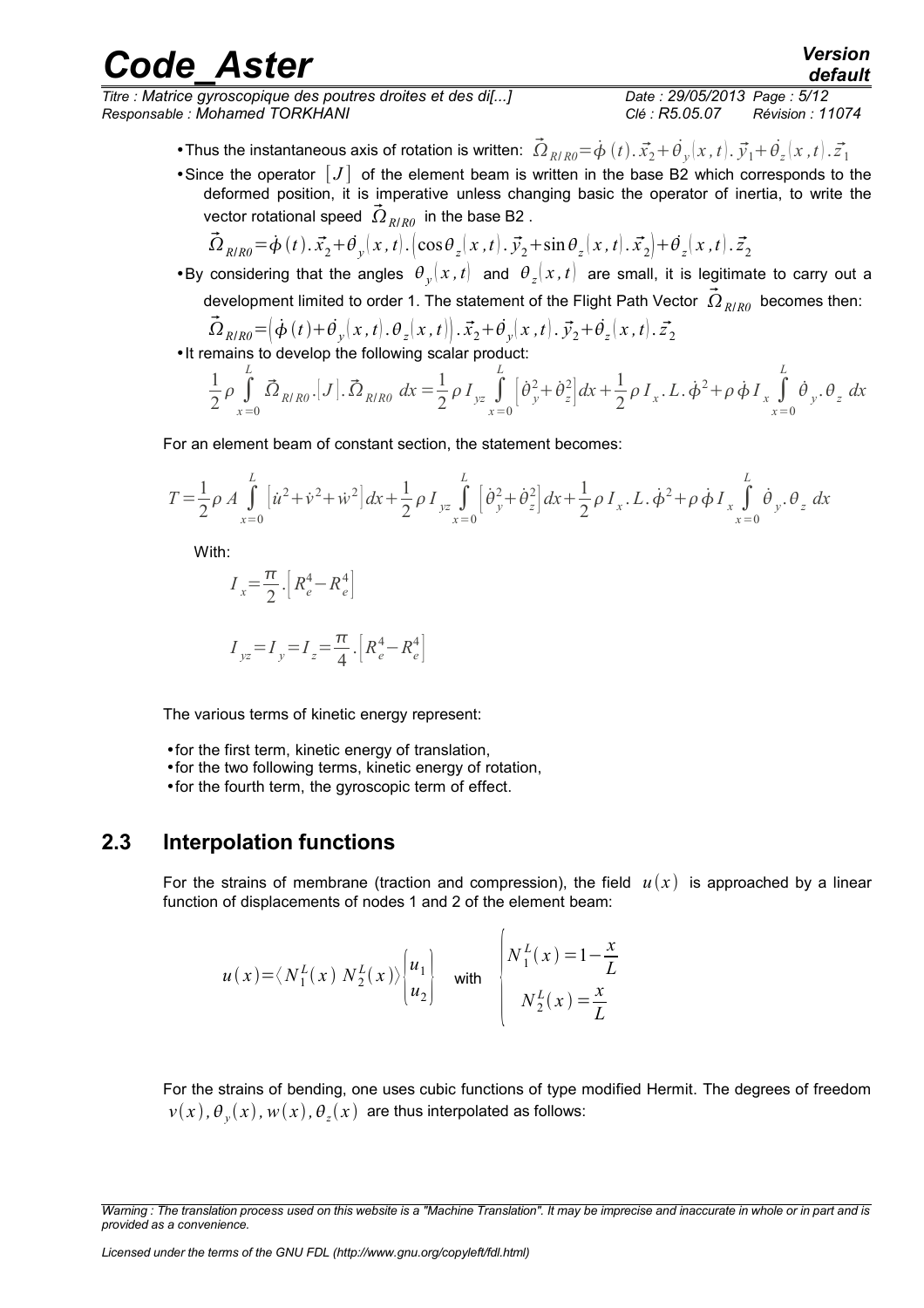*Titre : Matrice gyroscopique des poutres droites et des di[...] Date : 29/05/2013 Page : 6/12 Responsable : Mohamed TORKHANI Clé : R5.05.07 Révision : 11074*

$$
v(x)=\langle \xi_1(x) - \xi_2(x) \xi_3(x) - \xi_4(x) \rangle \begin{pmatrix} v_1 \\ v_2 \\ v_2 \\ v_3 \\ \theta_{z2} \end{pmatrix}
$$
  
\n
$$
\theta_z(x)=\langle -\xi_5(x) \xi_6(x) - \xi_7(x) \xi_8(x) \rangle \begin{pmatrix} v_1 \\ v_2 \\ v_3 \\ v_4 \\ \theta_{z2} \end{pmatrix}
$$
  
\n
$$
w(x)=\langle \xi_1(x) \xi_2(x) \xi_3(x) \xi_4(x) \rangle \begin{pmatrix} w_1 \\ w_2 \\ w_3 \\ w_4 \\ \theta_{y2} \\ \theta_{y2} \end{pmatrix}
$$
  
\n
$$
\theta_y(x)=\langle \xi_5(x) \xi_6(x) \xi_6(x) \xi_7(x) \xi_8(x) \rangle \begin{pmatrix} w_1 \\ w_2 \\ w_3 \\ w_4 \\ \theta_{y2} \\ \theta_{y2} \end{pmatrix}
$$

One defines  $K_{yz}$  shear coefficient in the directions  $y$  and  $z$ . For an element beam of constant section:

$$
K_{yz} = \frac{7+20 \cdot \alpha^2}{6} \quad \text{with} \quad \frac{R_i}{R_e \cdot \left(1 + \frac{R_i^2}{R_e^2}\right)}
$$

While noting  $\phi_{yz}$ = 12.*E* . *I yz*  $K_{yz}$ . *A*. *G* . *L*<sup>2</sup>, the functions  $\xi_i$  are as follows defined:

$$
\xi_{1}(x) = \frac{1}{1 + \phi_{yz}} \left[ 2 \cdot \left( \frac{x}{L} \right)^{3} - 3 \cdot \left( \frac{x}{L} \right)^{2} - \phi_{yz} \cdot \left( \frac{x}{L} \right) + (1 + \phi_{yz}) \right]
$$
\n
$$
\xi_{5}(x) = \frac{6}{L \cdot (1 + \phi_{yz})} \cdot \left( \frac{x}{L} \right) \cdot \left[ 1 - \left( \frac{x}{L} \right) \right]
$$
\n
$$
\xi_{2}(x) = \frac{L}{1 + \phi_{yz}} \left[ -\left( \frac{x}{L} \right)^{3} + \frac{4 + \phi_{yz}}{2} \left( \frac{x}{L} \right)^{2} - \frac{2 + \phi_{yz}}{2} \cdot \left( \frac{x}{L} \right) \right]
$$
\n
$$
\xi_{6}(x) = \frac{1}{1 + \phi_{yz}} \left[ 3 \cdot \left( \frac{x}{L} \right)^{2} - (4 + \phi_{yz}) \cdot \left( \frac{x}{L} \right) + (1 + \phi_{yz}) \right]
$$
\n
$$
\xi_{3}(x) = \frac{1}{1 + \phi_{yz}} \left[ -2 \cdot \left( \frac{x}{L} \right)^{3} + 3 \cdot \left( \frac{x}{L} \right)^{2} + \phi_{yz} \cdot \left( \frac{x}{L} \right) \right]
$$
\n
$$
\xi_{7}(x) = \frac{-6}{L \cdot (1 + \phi_{yz})} \cdot \left( \frac{x}{L} \right) \cdot \left[ 1 - \left( \frac{x}{L} \right) \right]
$$

*Warning : The translation process used on this website is a "Machine Translation". It may be imprecise and inaccurate in whole or in part and is provided as a convenience.*

*Licensed under the terms of the GNU FDL (http://www.gnu.org/copyleft/fdl.html)*

### *default*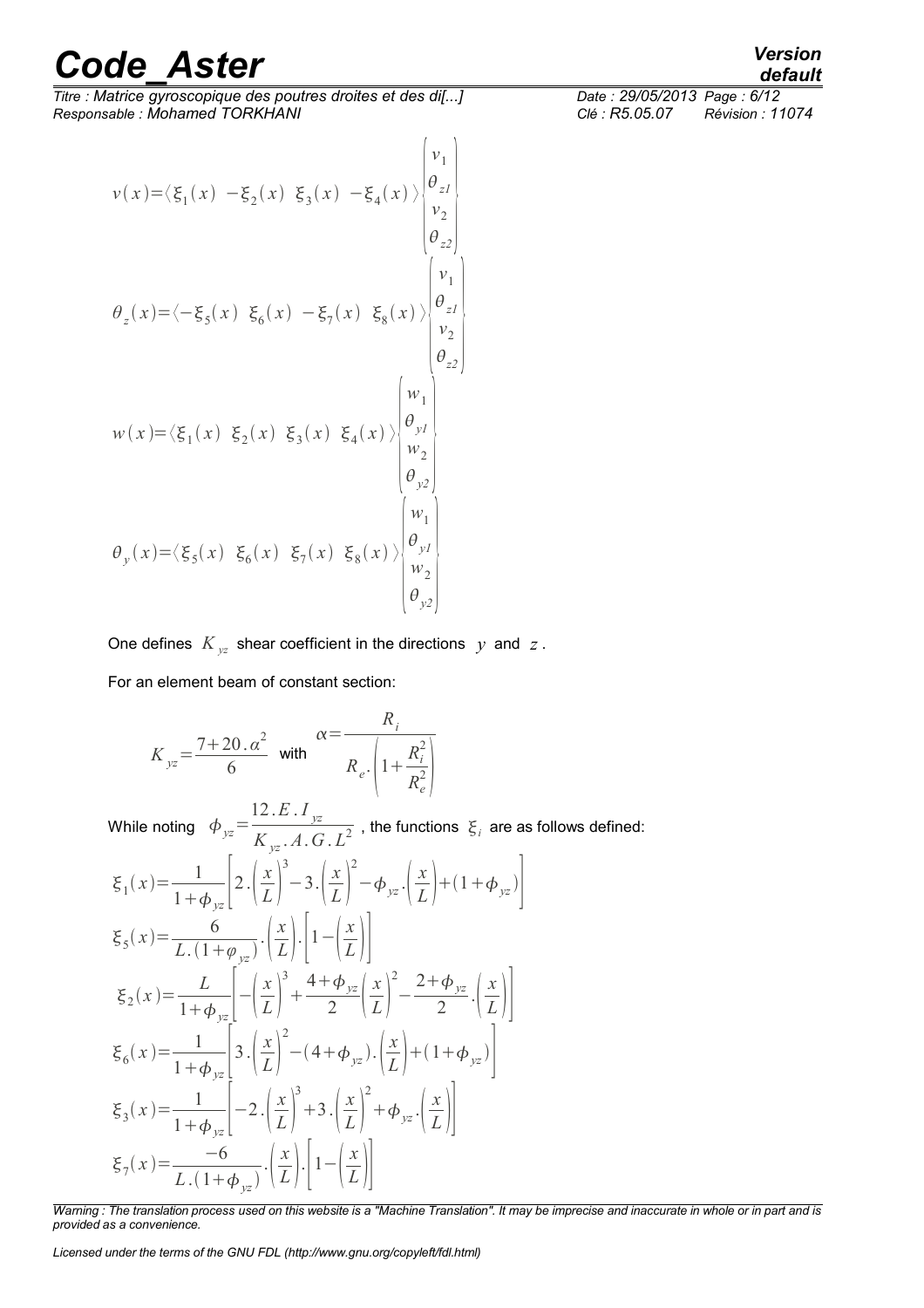*Titre : Matrice gyroscopique des poutres droites et des di[...] Date : 29/05/2013 Page : 7/12 Responsable : Mohamed TORKHANI Clé : R5.05.07 Révision : 11074*

$$
\xi_4(x) = \frac{L}{1 + \phi_{yz}} \left[ -\left(\frac{x}{L}\right)^3 + \frac{2 - \phi_{yz}}{2} \left(\frac{x}{L}\right)^2 + \frac{\phi_{yz}}{2} \cdot \left(\frac{x}{L}\right) \right]
$$
  

$$
\xi_8(x) = \frac{1}{1 + \phi_{yz}} \left[ 3 \cdot \left(\frac{x}{L}\right)^2 + (-2 + \phi_{yz}) \cdot \left(\frac{x}{L}\right) \right]
$$

**Note:**

In the case of elements beams of Eulerian (Elements  $\text{POU\_D\_E}$ ) the term  $\ket{\phi}_{yz}$  is null.

The vector of the degrees of freedom of the element beam is defined by:

$$
\langle q \rangle = \langle u_1 v_1 w_1 \theta_{x1} \theta_{y1} \theta_{z1} u_2 v_2 w_2 \theta_{x2} \theta_{y2} \theta_{z2} \rangle
$$

One poses:

$$
\begin{aligned}\n\langle \delta u \rangle &= \langle u_1 u_2 \rangle \\
\langle \delta v \rangle &= \langle v_1 \theta_{z1} v_2 \theta_{z2} \rangle \\
\langle \delta w \rangle &= \langle w_1 \theta_{y1} w_2 \theta_{y2} \rangle\n\end{aligned}
$$

By replacing the preceding approximations in the statement of kinetic energy, one obtains:

$$
T = \frac{1}{2} \langle \delta \dot{u} \rangle \Big[ M_1 \Big] \Big[ \delta \dot{u} \Big] + \frac{1}{2} \langle \delta \dot{w} \rangle \Big[ \Big[ M_2 \Big] + \Big[ M_4 \Big] \Big] \Big[ \delta \dot{w} \Big] + \frac{1}{2} \langle \delta \dot{v} \rangle \Big[ \Big[ M_3 \Big] + \Big[ M_5 \Big] \Big] \Big[ \delta \dot{v} \Big]
$$
  
+  $\dot{\phi} \cdot \langle \delta \dot{v} \rangle \Big[ M_6 \Big] \Big[ \delta \dot{w} \Big] + \frac{1}{2} \cdot \rho \cdot I_x \cdot \dot{\phi}^2$ 

With:

$$
[M_1] = \int_{x=0}^{L} \rho \cdot A \cdot \begin{cases} N_1^L(x) \\ N_2^L(x) \end{cases} \cdot \langle N_1^L(x) N_2^L(x) \rangle \cdot dx
$$
  
\n
$$
[M_2] = \int_{x=0}^{L} \rho \cdot A \cdot \begin{cases} \xi_1(x) \\ \xi_2(x) \\ \xi_3(x) \end{cases} \cdot \langle \xi_1(x) \xi_2(x) \xi_3(x) \xi_4(x) \rangle \cdot dx
$$
  
\n
$$
[M_3] = \int_{x=0}^{L} \rho \cdot A \cdot \begin{cases} \xi_1(x) \\ \xi_2(x) \\ \xi_3(x) \end{cases} \cdot \langle \xi_1(x) - \xi_2(x) \xi_3(x) - \xi_4(x) \rangle \cdot dx
$$
  
\n
$$
[M_4] = \int_{x=0}^{L} \rho \cdot I_{yz} \cdot \begin{cases} \xi_5(x) \\ \xi_5(x) \\ \xi_7(x) \end{cases} \cdot \langle \xi_5(x) \xi_6(x) \xi_7(x) \xi_8(x) \rangle \cdot dx
$$

*Warning : The translation process used on this website is a "Machine Translation". It may be imprecise and inaccurate in whole or in part and is provided as a convenience.*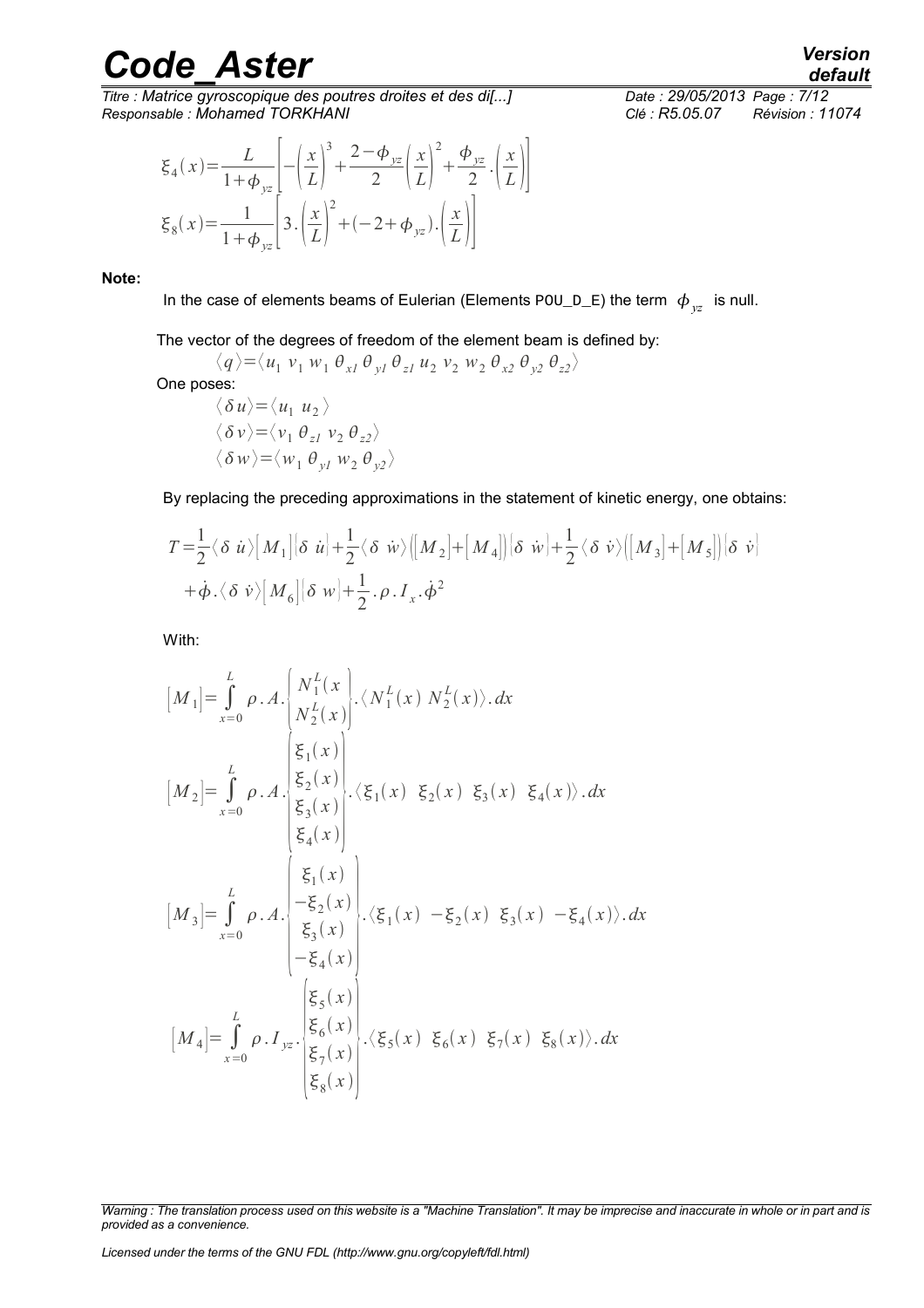$\overline{T}$ itre : Matrice gyroscopique des poutres droites et des di[...] *Responsable : Mohamed TORKHANI Clé : R5.05.07 Révision : 11074*

*default*

$$
[M5] = \int_{x=0}^{L} \rho \cdot I_{yz} \cdot \begin{pmatrix} -\xi_{5}(x) \\ \xi_{6}(x) \\ -\xi_{7}(x) \\ \xi_{8}(x) \end{pmatrix} \cdot \langle -\xi_{5}(x) \xi_{6}(x) - \xi_{7}(x) \xi_{8}(x) \rangle \cdot dx
$$

$$
[M6] = \int_{x=0}^{L} \rho \cdot I_{x} \cdot \begin{pmatrix} -\xi_{5}(x) \\ \xi_{6}(x) \\ -\xi_{7}(x) \\ \xi_{8}(x) \end{pmatrix} \cdot \langle \xi_{5}(x) \xi_{6}(x) \xi_{7}(x) \xi_{8}(x) \rangle \cdot dx
$$

#### **2.4 Computation of the balance equations**

<span id="page-7-0"></span>the Lagrange's equations for the kinetic energy of the beam are written in the following form:

$$
\frac{d}{dt} \left( \frac{\partial T}{\partial \dot{q}_i} \right) - \frac{\partial T}{\partial q_i} = 0 \quad \text{with} \quad \langle q \rangle = \langle u \ v \ w \rangle
$$
\n
$$
\frac{d}{dt} \left( \frac{\partial T}{\partial (\delta \dot{u})} \right) - \frac{\partial T}{\partial (\delta u)} = \left[ M_1 \right] \left[ (\delta \dot{u}) \right]
$$
\n
$$
\text{Is: } \begin{vmatrix} \frac{d}{dt} \left( \frac{\partial T}{\partial (\delta \dot{v})} \right) - \frac{\partial T}{\partial (\delta v)} = \left[ \left[ M_3 \right] + \left[ M_5 \right] \right] \left[ (\delta \dot{v}) \right] - \dot{\varphi} \cdot \left[ M_6 \right] \left[ (\delta \dot{w}) \right] - \ddot{\varphi} \cdot \left[ M_6 \right] \left[ (\delta w) \right]
$$
\n
$$
\frac{d}{dt} \left( \frac{\partial T}{\partial (\delta \dot{w})} \right) - \frac{\partial T}{\partial (\delta w)} = \left[ \left[ M_2 \right] + \left[ M_4 \right] \right] \left[ (\delta \dot{w}) \right] + \dot{\varphi} \cdot \left[ M_6 \right]^T \left[ (\delta \dot{v}) \right]
$$

These equations can be put in the form:

$$
\big[\!\!\big[\,M\big]\!\!\big]\langle\dot q\big\rangle\!+\!\big[\!\!\big[\boldsymbol{C}_{\rm gyro}\big]\!\!\big]\langle\dot q\big\rangle\!+\!\big(\big[\boldsymbol{K}\big]\!+\!\big[\boldsymbol{K}_{\rm gyro}\big]\!\!\big)\langle\boldsymbol{q}\big\rangle\!=\!\!\langle\boldsymbol{0}\rangle
$$

The gyroscopic damping matrix  $\, \big| C_{\mathit{gyro}} \big| \,$  of the system is made up from the matrix  $\, [ \, M_{6} \, ] \,$  and of its transposed. It is skew-symmetric, and its contribution must be multiplied by the angular velocity  $\dot{\phi}$ .

While noting: 
$$
\phi = \phi_{yz}
$$

$$
\begin{bmatrix} M_6 \end{bmatrix} = \frac{\rho \cdot I_x}{30L(1+\phi)^2} \begin{bmatrix} -36 & 3L(1-5\phi) & 36 & 3L(1-5\phi) \\ -3L(1-5\phi) & L^2(4+5\phi+10\phi^2) & 3L(1-5\phi) & -L^2(1+5\phi-5\phi^2) \\ 36 & -3L(1-5\phi) & -36 & 3L(-1+5\phi) \\ -3L(1-5\phi) & -L^2(1+5\phi-5\phi^2) & -3L(-1+5\phi) & L^2(4+5\phi+10\phi^2) \end{bmatrix}
$$

*Warning : The translation process used on this website is a "Machine Translation". It may be imprecise and inaccurate in whole or in part and is provided as a convenience.*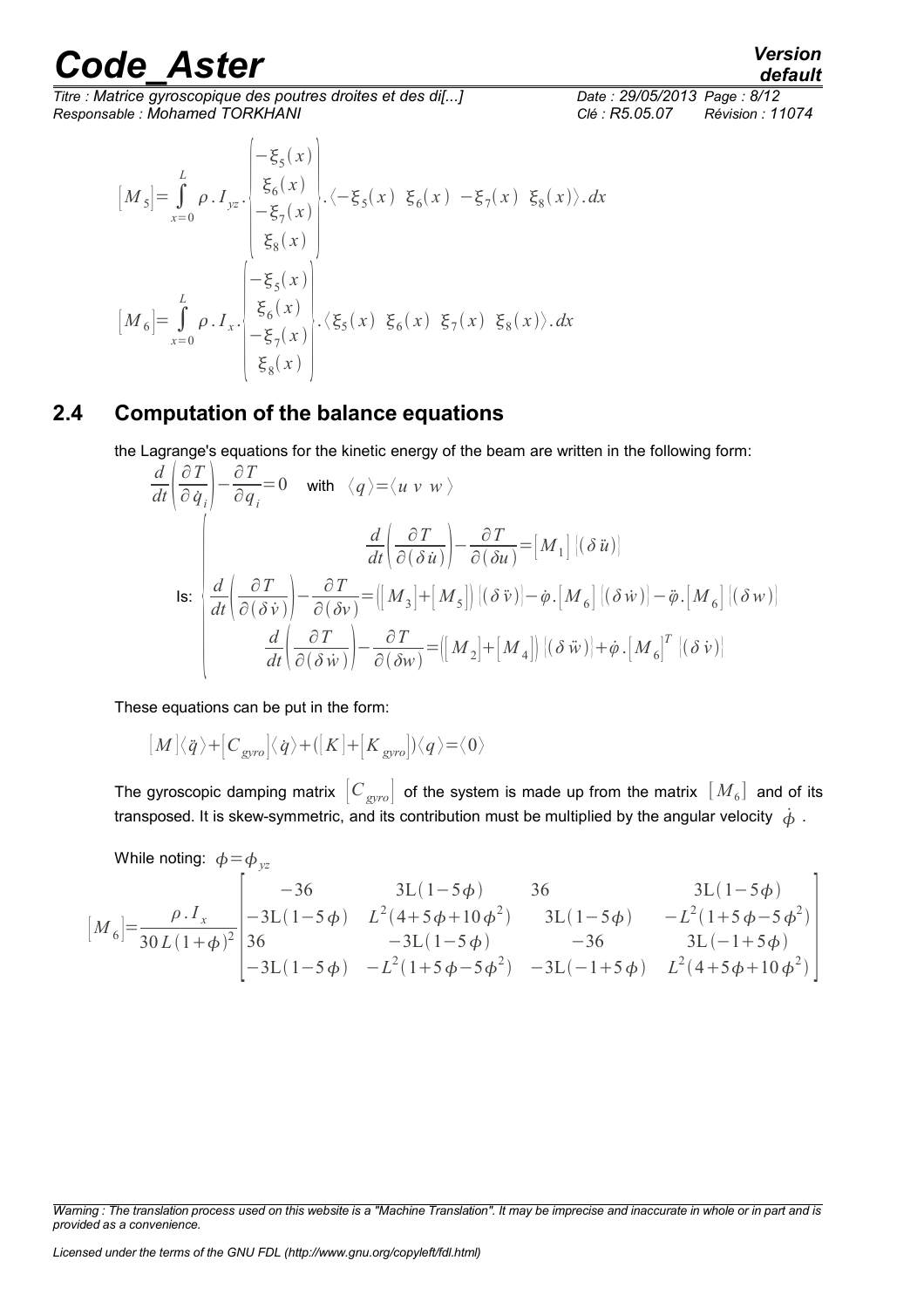|          |  | <b>Code Aster</b>                                                                             | <b>Version</b><br>default                                         |          |  |  |                                                                        |                                                                      |
|----------|--|-----------------------------------------------------------------------------------------------|-------------------------------------------------------------------|----------|--|--|------------------------------------------------------------------------|----------------------------------------------------------------------|
|          |  | Titre : Matrice gyroscopique des poutres droites et des di[]<br>Responsable: Mohamed TORKHANI | Date: 29/05/2013 Page: 9/12<br>Clé : R5.05.07<br>Révision : 11074 |          |  |  |                                                                        |                                                                      |
|          |  | $[C_{\text{gyro}}] = \frac{\rho I_x}{30 L (1+\phi)^2} \times$                                 |                                                                   |          |  |  |                                                                        |                                                                      |
|          |  |                                                                                               |                                                                   |          |  |  |                                                                        |                                                                      |
| $\theta$ |  | $36 - 3L(1-5\phi)$                                                                            |                                                                   |          |  |  | $0 - 36 - 3L(1-5\phi) - 36$<br>-3L(1-5 $\phi$ ) - 36 - 3L(1-5 $\phi$ ) |                                                                      |
|          |  | $\begin{matrix} 0 & - & 0 \end{matrix}$                                                       | $-3L(1-5\phi)$                                                    | $-36$    |  |  |                                                                        | $-3L(1-5\phi)$                                                       |
|          |  |                                                                                               |                                                                   |          |  |  |                                                                        |                                                                      |
|          |  |                                                                                               |                                                                   |          |  |  |                                                                        | $L^2(4+5\phi+10\phi^2)$ $-3L(1-5\phi)$ $-$ 0 $-L^2(1+5\phi-5\phi^2)$ |
|          |  |                                                                                               |                                                                   |          |  |  | 0 - 0 $-3L(1-5\phi) - L^2(1+5\phi-5\phi^2)$                            |                                                                      |
|          |  |                                                                                               |                                                                   |          |  |  |                                                                        |                                                                      |
|          |  |                                                                                               |                                                                   | $\theta$ |  |  |                                                                        | $\theta$                                                             |
|          |  |                                                                                               |                                                                   |          |  |  | 36 - $3L(1-5\phi)$<br>0 - $0$                                          | $3L(1-5\phi)$                                                        |
|          |  |                                                                                               |                                                                   |          |  |  |                                                                        |                                                                      |
|          |  |                                                                                               |                                                                   |          |  |  | $\overline{0}$                                                         | $L^2(4+5\phi+10\phi^2)$                                              |
|          |  |                                                                                               |                                                                   |          |  |  |                                                                        |                                                                      |

As the matrix  $\left[C_{\text{gyro}}\right]$  is antisymmetric, only the higher triangle is represented. (–) means that the degree of freedom is not concerned with the gyroscopic matrixes.

The gyroscopic stiffness matrix  $\left|K_{\text{gyro}}\right|$  system is made up from the matrix  $\left[\,M_{\,6}\right]$  . Its contribution must be multiplied by acceleration  $\ddot{\phi}$ .

| 36             |                |                |                                                                                      |  |                                                                                                                                     |  |                                                                                                                                                                                                                                                                                            |
|----------------|----------------|----------------|--------------------------------------------------------------------------------------|--|-------------------------------------------------------------------------------------------------------------------------------------|--|--------------------------------------------------------------------------------------------------------------------------------------------------------------------------------------------------------------------------------------------------------------------------------------------|
| $\overline{0}$ |                |                |                                                                                      |  |                                                                                                                                     |  |                                                                                                                                                                                                                                                                                            |
|                |                |                |                                                                                      |  |                                                                                                                                     |  |                                                                                                                                                                                                                                                                                            |
| $\theta$       |                |                |                                                                                      |  |                                                                                                                                     |  |                                                                                                                                                                                                                                                                                            |
|                |                |                |                                                                                      |  |                                                                                                                                     |  |                                                                                                                                                                                                                                                                                            |
|                |                |                |                                                                                      |  |                                                                                                                                     |  |                                                                                                                                                                                                                                                                                            |
|                |                |                |                                                                                      |  |                                                                                                                                     |  |                                                                                                                                                                                                                                                                                            |
|                |                |                |                                                                                      |  | $\overline{0}$                                                                                                                      |  |                                                                                                                                                                                                                                                                                            |
|                |                |                |                                                                                      |  |                                                                                                                                     |  |                                                                                                                                                                                                                                                                                            |
| $\overline{0}$ |                | $\overline{0}$ |                                                                                      |  | $\Omega$                                                                                                                            |  |                                                                                                                                                                                                                                                                                            |
|                |                |                |                                                                                      |  |                                                                                                                                     |  |                                                                                                                                                                                                                                                                                            |
|                | $\overline{0}$ |                | $\left[K_{\text{gyro}}\right] = \frac{\rho \cdot I_{x}}{30 \, L(1+\phi)^{2}} \times$ |  | $ -3L(1-5\phi)$ 0 - 0<br>$\begin{array}{cccc} 0 & - & 0 \end{array}$<br>$0 - 0$<br>$-36$ $-3L(1-5\phi)$ 0 - 0<br>$0 - 0$<br>$0 - 0$ |  | $-36$ $-3L(1-5\phi)$<br>$\begin{array}{ccccccccc} - & 0 & 3L(1-5\phi) & - & -L^2(4+5\phi+10\phi^2) & 0 & - & 0 & -3L(1-5\phi) & - & L^2(1+5\phi-5\phi^2) \end{array}$<br>$36 - 3L(1-5\phi)$<br>0 $3L(1-5\phi)$ - $L^2(4+5\phi+10\phi^2)$ 0 - 0 $-3L(1-5\phi)$ - $-L^2(4+5\phi+10\phi^2)$ 0 |

the matrix full  $\left| K_{\it gyro} \right|$  is filled in integer (triangles higher and inferior).

Recall:

•with  $\langle q \rangle = \langle u_1 v_1 w_1 \theta_{xI} \theta_{yI} \theta_{zI} u_2 v_2 w_2 \theta_{x2} \theta_{y2} \theta_{z2} \rangle$ •in the case of elements beams of Eulerian (Elements  $\text{POU\_D\_E}$ ) the term  $\phi_{yz}$  is null.

### **3 The circular disc**

<span id="page-8-0"></span>the purpose of this chapter is to characterize the gyroscopic matrixes of an infinitely rigid circular disc, subjected at a constant or variable rotational speed.

The characteristics of the disc are the following ones:

•center disc confused with the axis of neutral fiber of the beam (axis  $\vec{x}$ ) •center of gravity of the disc: *C* •interior radius: *R<sup>i</sup>*

*Warning : The translation process used on this website is a "Machine Translation". It may be imprecise and inaccurate in whole or in part and is provided as a convenience.*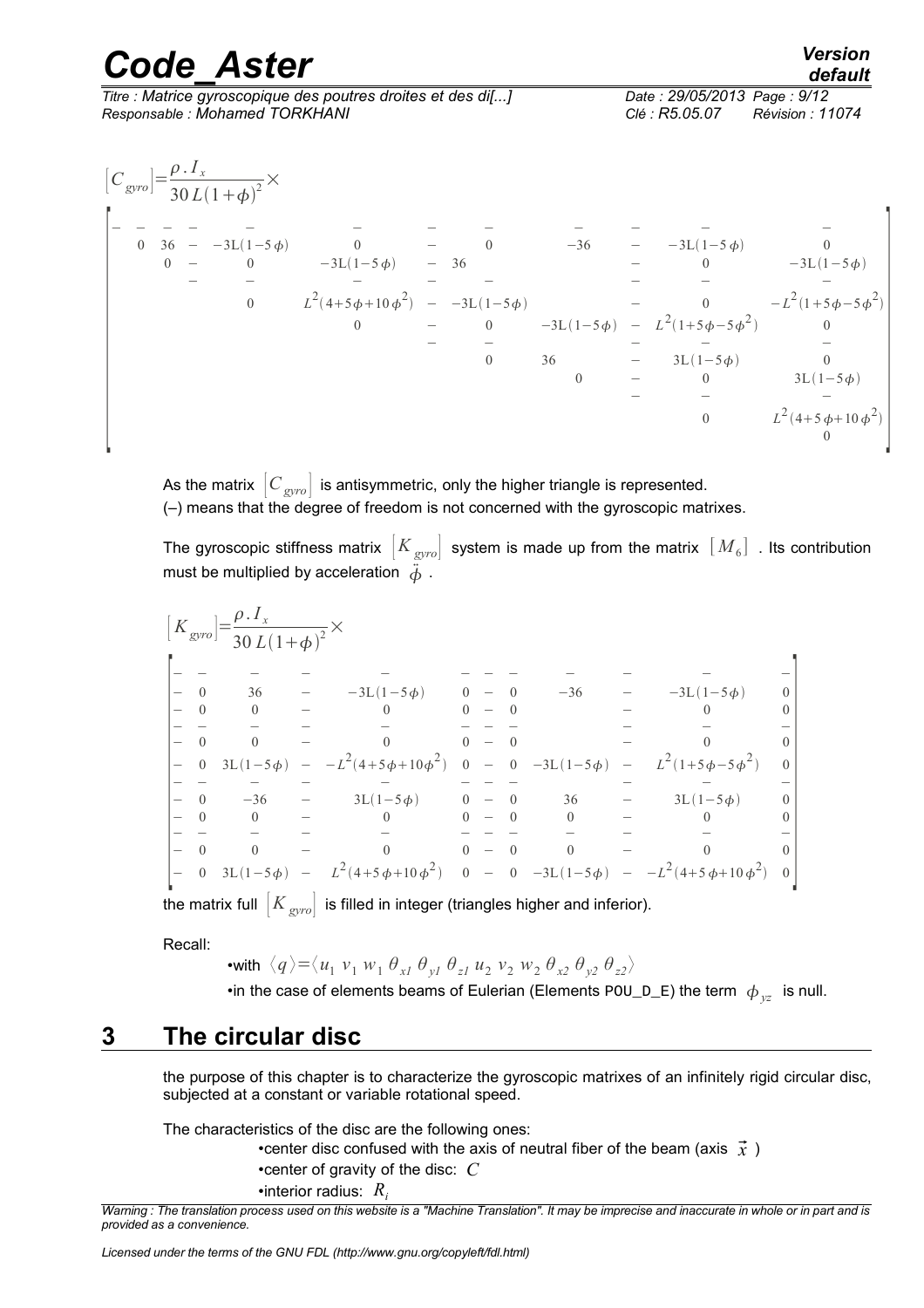*Titre : Matrice gyroscopique des poutres droites et des di[...] Date : 29/05/2013 Page : 10/12 Responsable : Mohamed TORKHANI Clé : R5.05.07 Révision : 11074*

> •external radius:  $R_e$ •thickness: *h* •presumedly uniform density:  $\rho$

Deduced values:

•mass disc:  $M = \pi \rho \ h \ (R_e^2 - R_i^2)$ 

•main moment of inertia mass/axes *y* or *z* calculated at the center of gravity *C* :

$$
I_{yz} = \frac{M}{12} (3 \cdot R_e^2 + 3 \cdot R_i^2 + h^2)
$$

•mass main moment of inertia compared to the axis *x* calculated at the center of gravity *C* :

$$
I_x = \frac{M}{2} (R_e^2 + R_i^2)
$$

Note:

•The axes  $C\vec{x}$ ,  $C\vec{y}$  and  $C\vec{z}$  being principal axes of inertia of the disc, the products of inertia  $I_{xy}$ ,  $I_{yz}$  and  $I_{xz}$  are null.

•The symmetry of the disc compared to the axes  $C\vec{y}$  and  $C\vec{z}$  imposes:  $I_y = I_z = I_z$ 

The displacement of the center of the disc is given by:  $u \cdot \vec{x} + v \cdot \vec{y} + w \cdot \vec{z}$ 

One notes:

•  ${\vec \Omega}_{R/R0}\;$  : the vector rotational speed of the disc •  $\vec{x}$  . $\vec{\Omega}_{R/R0}{=}\,\dot{\phi}\left(t\right)\,$  : clean rotational speed

### **3.1 Computation of the kinetic energy of the disc**

<span id="page-9-1"></span>One calculates the kinetic energy of the disc by applying the formula of Huygens:

$$
T = \frac{1}{2} M \left( \vec{V}_{C, D/R0} \right)^2 + \frac{1}{2} \vec{\Omega}_{R/R0} \left[ J \right] \cdot \vec{\Omega}_{R/R0}
$$
  
\n
$$
T = \frac{1}{2} M \left( \dot{u}^2 + \dot{v}^2 + \dot{w}^2 \right)^2 + \frac{1}{2} \vec{\Omega}_{R/R0} \left[ J \right] \cdot \vec{\Omega}_{R/R0}
$$
  
\nwith: 
$$
[J] = \begin{bmatrix} I_x & 0 & 0 \\ 0 & I_y & 0 \\ 0 & 0 & I_z \end{bmatrix}
$$
 with  $I_{yz} = I_y = I_z$ 

By developing the preceding statement, one obtains:

$$
T = \frac{1}{2}\rho \left[ \dot{u}^2 + \dot{v}^2 + \dot{w}^2 \right]^2 + \frac{1}{2}I_{yz} \left( \dot{\theta}_y^2 + \dot{\theta}_z^2 \right) + \frac{1}{2}I_{xz} \left( \dot{\phi}^2 + 2\dot{\theta}_y \dot{\phi} \cdot \dot{\phi} \right)
$$

The various terms of kinetic energy represent:

- for the first term, kinetic energy of translation,
- for the second term, kinetic energy of rotation,
- for the term  $\frac{1}{2}$  $\frac{1}{2}$   $I_x$ .  $\dot{\phi}^2$ , "clean" energy of rotation,

<span id="page-9-0"></span>• and for the term  $I_{x}$ . $(\dot{\theta}_{y}, \dot{\phi}, \theta_{z})$  , the gyroscopic effect.

#### **3.2 Computation of the balance equations**

*Warning : The translation process used on this website is a "Machine Translation". It may be imprecise and inaccurate in whole or in part and is provided as a convenience.*

*default*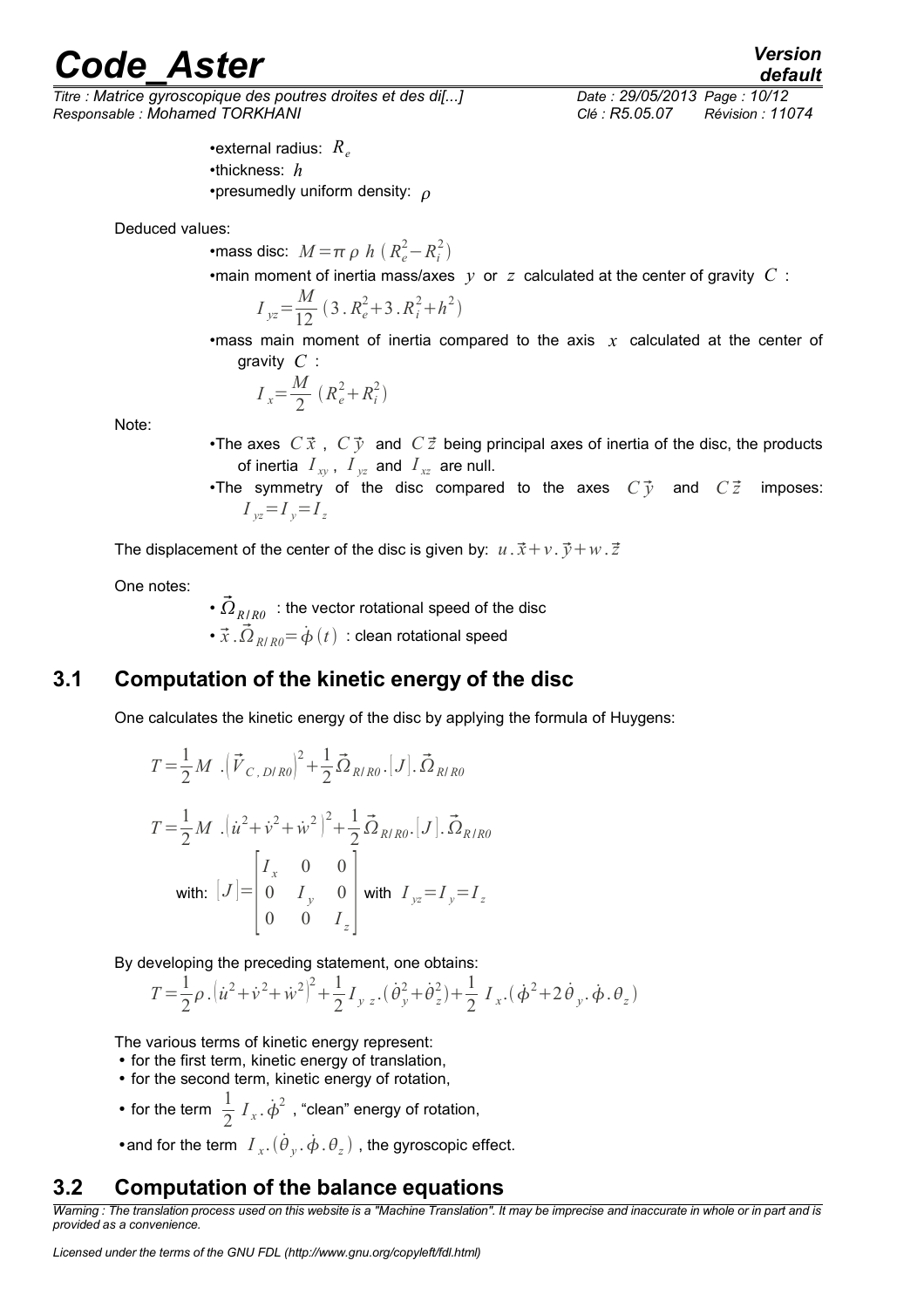*Titre : Matrice gyroscopique des poutres droites et des di[...] Date : 29/05/2013 Page : 11/12 Responsable : Mohamed TORKHANI Clé : R5.05.07 Révision : 11074*

the Lagrange's equations are used to formulate the dynamic equilibrium of the disc. In this case, typical case strain energy is null (disc infinitely rigid) and no external force is considered, one thus has:

*d*  $\overline{dt}$   $\overline{\hat{c}}$ ∂*T*  $\left(\frac{\partial T}{\partial \dot{q}_i}\right) - \frac{\partial T}{\partial q}$  $\frac{\partial I}{\partial q}$  = 0 with  $\langle q \rangle$  =  $\langle u \rangle$  *w w θ*<sub> $y$ </sub> *θ*<sub> $z$ </sub> $\rangle$  : vector of the degrees of freedom of the

element disc.

Account of the degree of freedom is not taken  $\phi$  because it is considered that clean rotational speed is imposed and thus known. The following equations then are obtained:

$$
\begin{cases}\n\frac{d}{dt} \left( \frac{\partial T}{\partial \dot{u}} \right) - \frac{\partial T}{\partial u} = M \cdot \ddot{u} \\
\frac{d}{dt} \left( \frac{\partial T}{\partial \dot{v}} \right) - \frac{\partial T}{\partial v} = M \cdot \ddot{v} \\
\frac{d}{dt} \left( \frac{\partial T}{\partial \dot{w}} \right) - \frac{\partial T}{\partial w} = M \cdot \ddot{w} \\
\frac{d}{dt} \left( \frac{\partial T}{\partial \dot{\theta}_y} \right) - \frac{\partial T}{\partial \theta_y} = I_{yz} \cdot \ddot{\theta}_y + I_x \cdot \dot{\phi} \cdot \dot{\theta}_z + I_x \cdot \ddot{\phi} \cdot \theta_z \\
\frac{d}{dt} \left( \frac{\partial T}{\partial \dot{\theta}_z} \right) - \frac{\partial T}{\partial \theta_z} = I_{yz} \cdot \ddot{\theta}_z - I_x \cdot \dot{\phi} \cdot \dot{\theta}_y\n\end{cases}
$$

These equations can be put in the form:

$$
[\![M]\langle\dot q\rangle+[\![C_{\rm gyro}]\langle\dot q\rangle+([\![K]\!]+[\![K_{\rm gyro}]\!])\langle q\rangle\!=\!\langle 0\rangle
$$

the gyroscopic damping matrix of the disc is obtained as from the main moment of inertia  $|I_{x}|$ . It is skew-symmetric, and its contribution must be multiplied by the clean angular velocity  $\phi$ .

$$
[C_{\text{gyro}}] = \dot{\phi} \cdot \begin{bmatrix} 0 & 0 & 0 & - & 0 & 0 \\ 0 & 0 & 0 & - & 0 & 0 \\ 0 & 0 & 0 & - & 0 & 0 \\ - & - & - & - & - & - \\ 0 & 0 & 0 & - & 0 & I_x \\ 0 & 0 & 0 & - & -I_x & 0 \end{bmatrix}
$$

with  $\vec{x}$   $u$   $v$   $w$   $\theta$   $_x$   $\theta$   $_y$   $\theta$   $_z$   $>$  vector of the degrees of freedom of the element disc and such as:  $\dot{\theta}$   $_x = \dot{\phi}$ The indent corresponds to the degree of freedom of rotation along the axis of the beam and leads obviously to null terms.

The gyroscopic stiffness matrix of the disc is also obtained as from the main moment of inertia  $\;I_x$  . Its contribution must be multiplied by clean acceleration  $\ddot{\phi}$ .

*Warning : The translation process used on this website is a "Machine Translation". It may be imprecise and inaccurate in whole or in part and is provided as a convenience.*